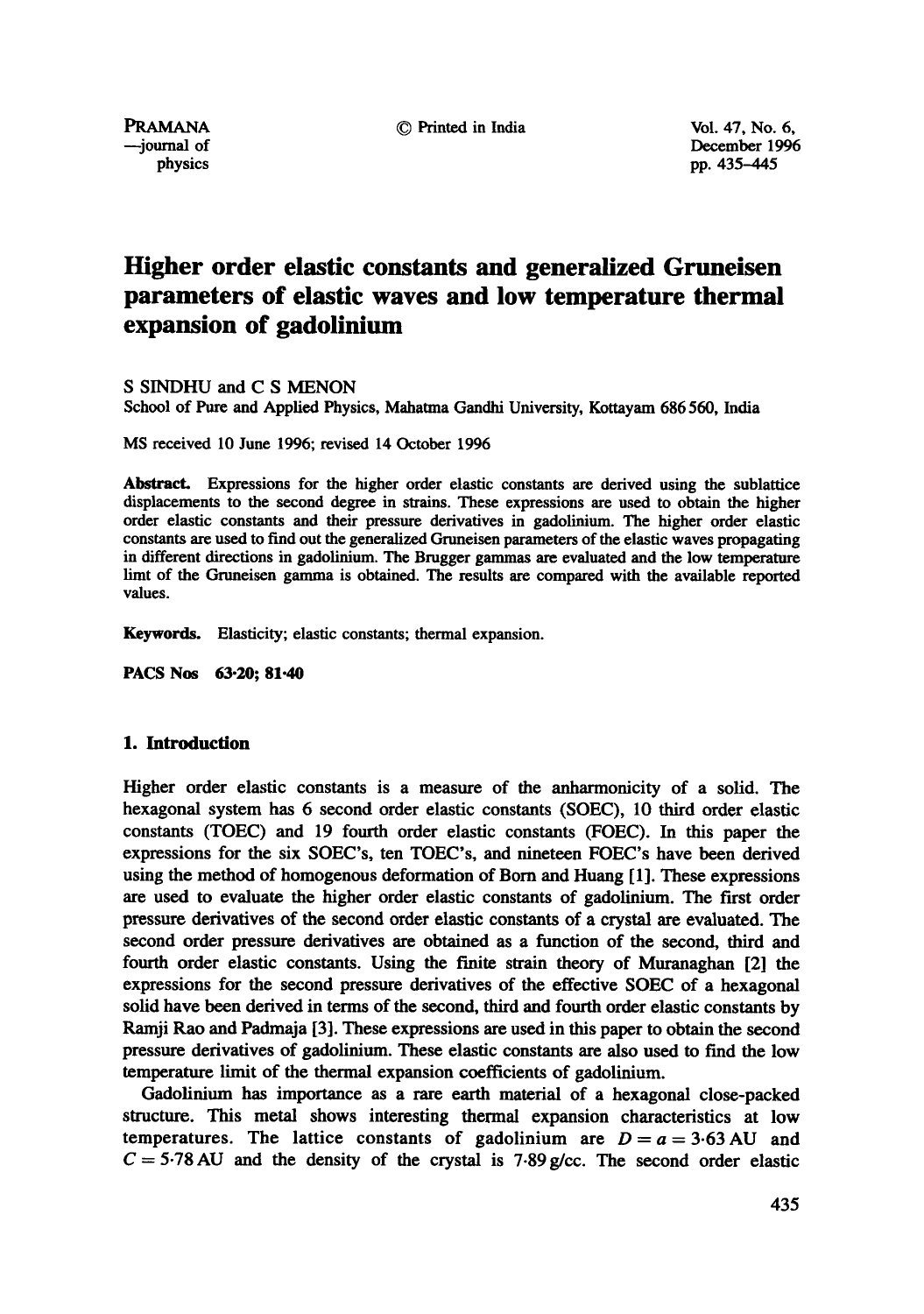## *S Sindhu and C S Menon*

constants of gadolinium have been experimentally determined by Fisher and Dever [4] and their pressure derivatives by Fisher *et al* [5]. The third order elastic constants are reported by Menon and Ramji Rao [6] using Keatings approach.

# 2. Theory

## *2.1 Higher order elastic constants of gadolinium*

Interactions between atoms only up to the second nearest neighbours of gadolinium are considered. The position coordinates of the two non-equivalent atoms in the unit cell are

$$
R\begin{bmatrix}0\\1\end{bmatrix}=D[0,0,0], \qquad R\begin{bmatrix}0\\1\end{bmatrix}=D[1/2\sqrt{3},1/2,P/2].
$$

Here P is the axial ratio  $c/a$ ; c and a are the unit cell distances. The PE/unit cell is

$$
\phi = \sum_{I=1}^{6} \phi R(I) + \sum_{J=1}^{6} \phi R(J).
$$

Here I atoms are the six nearest neighbours of the same type in the basal plane and the J atoms are the six nearest non-equivalent neighbours out of the basal plane. The components of interatomic vector  $R$  after deformation is given by

$$
R'_{i}(I) = R_{i}(I) + \sum_{I} \varepsilon_{ij} R_{j}(I),
$$
  

$$
R'_{i}(J) = R_{i}(J) + \sum \varepsilon_{ij} R_{j}(J) + W_{i}.
$$

Here  $\varepsilon_{ij}$  is the deformation parameter related to the macroscopic Lagrangian strain  $\eta_{ij}$ which is given as

$$
\eta_{ij} = 1/2 \left( \varepsilon_{ij} + \varepsilon_{ji} + \sum_k \varepsilon_{ki} \varepsilon_{kj} \right)
$$

and  $\overline{W}_i$  are the internal displacements given by

$$
\overline{W}_i = W_i + \sum_J \varepsilon_{ji} W_i.
$$

Potential energy can be expanded in powers of changes in the squares of vector distances  $R(I)$  and  $R(J)$  as

$$
\phi = \phi_0 + k_2 \left[ \sum_I [\Delta R^2(I)]^2 + \sum_J [\Delta R^2(J)]^2 \right] + k_3 \left[ \sum_I [\Delta R^2(I)]^3 + \sum_J [\Delta R^2(J)]^3 \right] + k_4 \left[ \sum_I [\Delta R^2(I)]^4 + \sum_J [\Delta R^2(J)]^4 \right].
$$
 (1)

**436 Pramana - J. Phys., Vol. 47, No. 6, December 1996**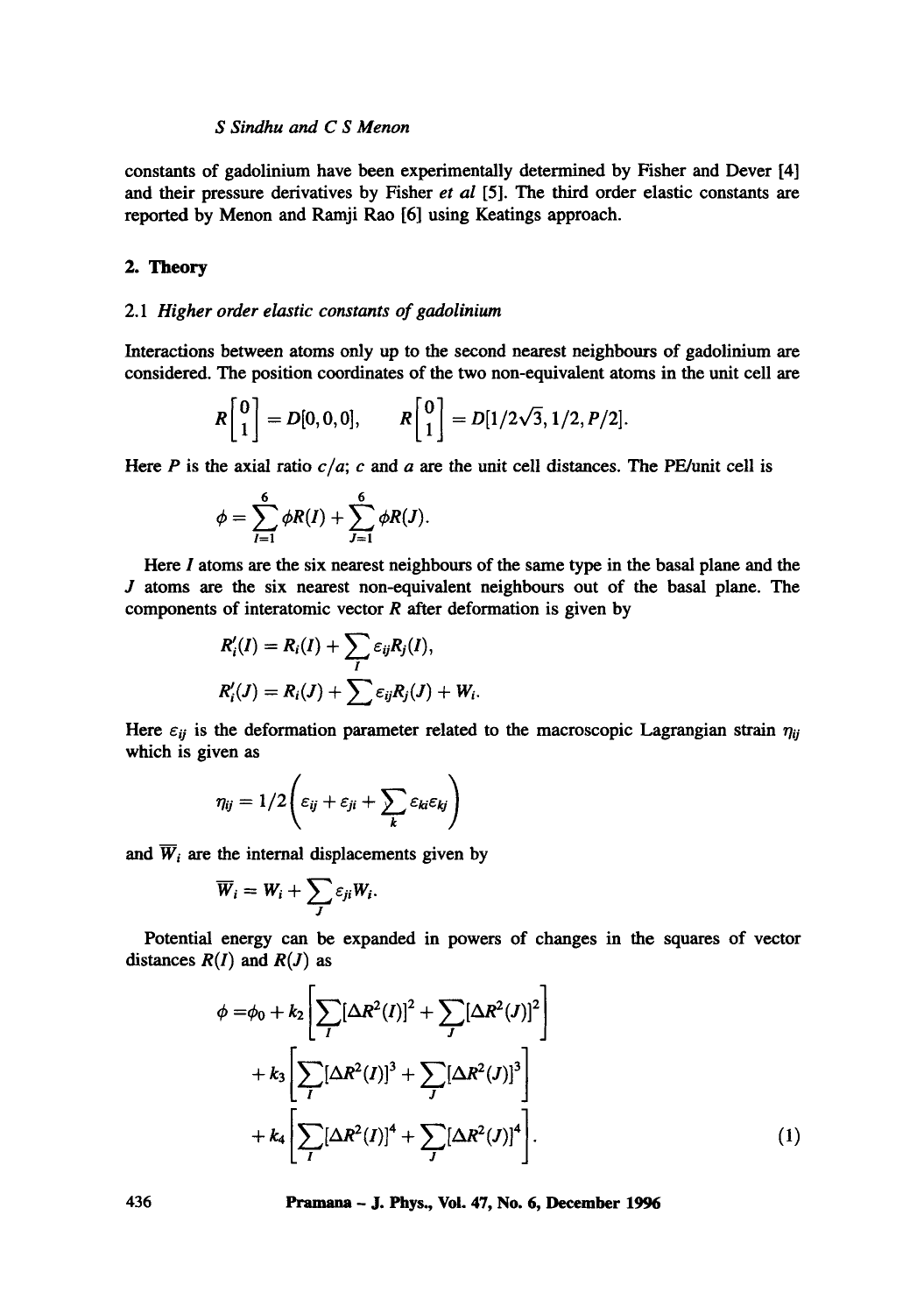Here  $k_2$  in the harmonic parameter  $k_3$  and  $k_4$  are the third and fourth order anharmonic parameters which are defined as

$$
k_2 = \frac{1}{2!} \left[ \frac{\delta^2 \phi(r)}{\delta(r^2)^2} \right],
$$
  
\n
$$
k_3 = \frac{1}{3!} \left[ \frac{\delta^3 \phi(r)}{\delta(r^2)^3} \right],
$$
  
\n
$$
k_4 = \frac{1}{4!} \left[ \frac{\delta^4 \phi(r)}{\delta(r^2)^4} \right].
$$

The term  $\left[\delta\phi(r)/\delta(r^2)\right]$  does not exist as the derivatives are calculated in the equilibrium configuration. The Lennard-Jonnes potential is given by

$$
\phi=-a/r^m+b/r^n.
$$

For this potential  $K_2$ ,  $K_3$  and  $K_4$  are calculated as

$$
K_2 = 1/4(\eta M/D^2),
$$
  
\n
$$
K_3 = -K_2/6D^2(m+n+6),
$$
  
\n
$$
K_4 = K_2/48D^4[(m+n)(m+n+12) - mn + 44],
$$
  
\n
$$
\eta = nb(n-m)/2MD^{n+2}.
$$

M is the mass of the atom and  $D = a$  which is the nearest neighbour distance in the basal plane.

Ramanand *et al* [7] have shown that to evaluate FOEC of an hcp lattice it is enough to obtain the sublattice displacements up to second degree in strain. The internal displacements  $W_i$  can be obtained in terms of the Lagrangian strain by minimizing the strain energy with respect to *Wi* i.e.,

$$
\overline{W}_x = [-D/2\sqrt{3}][\eta_{yy} - \eta_{xx}] + [D/2\sqrt{3}][\eta_{yy}^2 - \eta_{xx}^2] \n+ [\sqrt{3}p^2D/4][\eta_{zz}(\eta_{yy} - \eta_{xx})], \n\overline{W}_y = [-D/\sqrt{3}]\eta_{xy} + D/\sqrt{3}[\eta_{xy}(\eta_{yy} + \eta_{xx})] + [\sqrt{3}p^2D/2][\eta_{xy}\eta_{zz}], \n\overline{W}_z = 0.
$$
\n(2)

Substituting the value of  $W_i$  from (2) to (1) we get the expressions for energy/unit volume of the undeformed state. The resulting expression is compared with that of the elastic energy density

$$
U = \frac{1}{2!} \sum_{ijkl} C_{ijkl} \eta_{ij} \eta_{kl} + \frac{1}{3!} \sum_{ijklmn} C_{ijklmn} \eta_{ij} \eta_{kl} \eta_{mn}
$$
  
+ 
$$
\frac{1}{4!} \sum_{ijklmnop} C_{ijklmnop} \eta_{ij} \eta_{kl} \eta_{mn} \eta_{op} + \cdots
$$
 (3)

**Pramana - J. Phys., Vol. 47, No. 6, December 1996 437**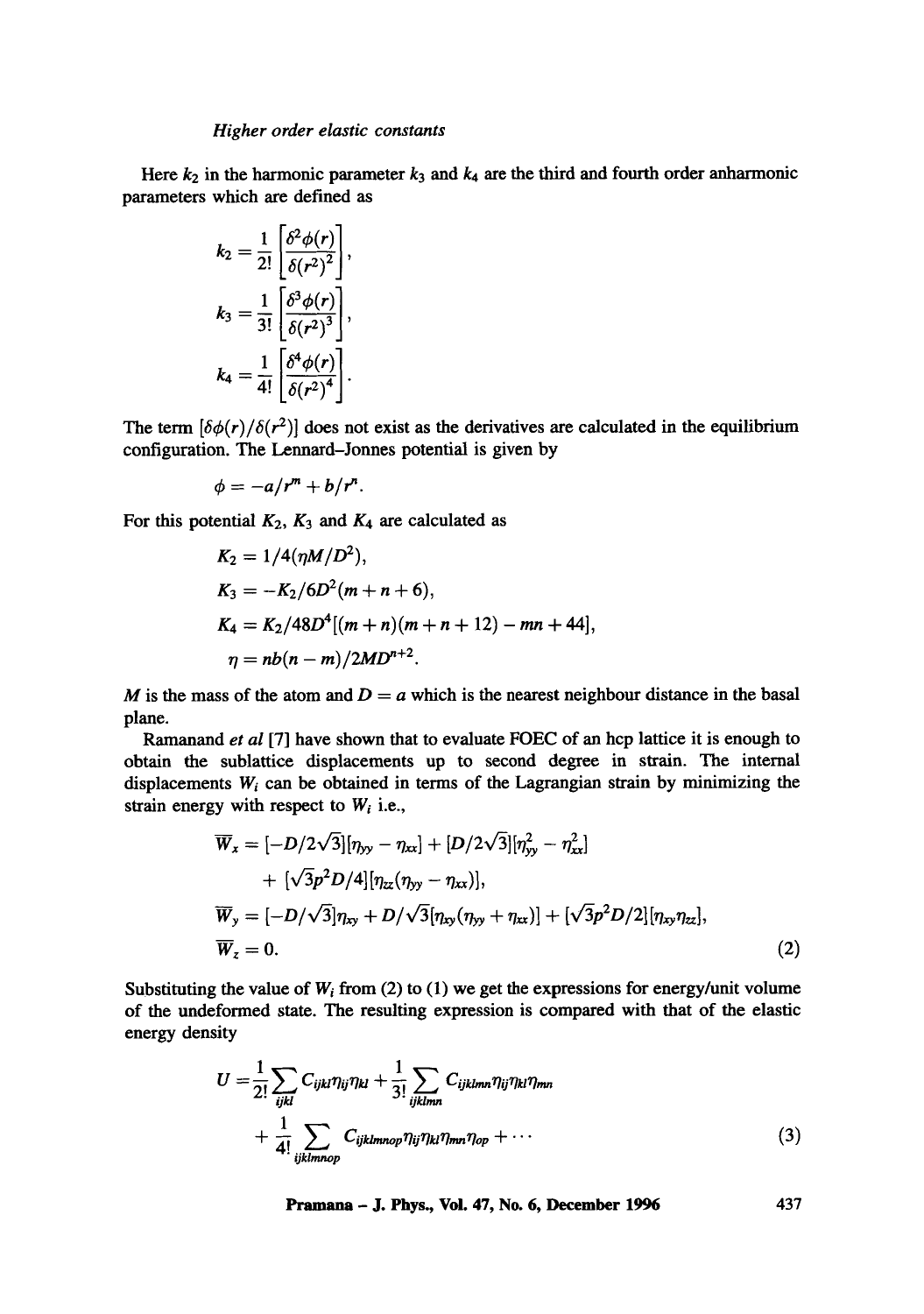We get the expressions for the fourth, third and second order elastic constants as

C<sub>1111</sub> = [{4390/9}D<sup>8</sup>/V<sub>a</sub>]
$$
K_4 + [{4D6/Va}]K_3 - [{143/6}D4/Va] $K_2$   
\nC<sub>1112</sub> = [{474/9}D<sup>8</sup>p<sup>2</sup>/V<sub>a</sub>] $K_4 + [{23/6}D6/Va] $K_3$   
\nC<sub>1113</sub> = [{24/9}D<sup>8</sup>p<sup>2</sup>/V<sub>a</sub>] $K_4 + [3D6p2/Va] $K_3$  - [{12/6}D<sup>4</sup>p<sup>2</sup>/V<sub>a</sub>] $K_2$   
\nC<sub>1122</sub> = [{502/9}D<sup>8</sup>p<sup>2</sup>/V<sub>a</sub>] $K_4$  - [ $B6p2/Va] $K_3$  + [ $6D4p2/Va] $K_2$   
\nC<sub>1123</sub> = [{24/9}D<sup>8</sup>p<sup>2</sup>/V<sub>a</sub>] $K_4$  - [ $B6p2/Va] $K_5$  + [ $6D4p2/Va] $K_2$   
\nC<sub>1133</sub> = [4D<sup>8</sup>p<sup>4</sup>/V<sub>a</sub>] $K_4$  + [{3/2}D<sup>6</sup>p<sup>4</sup>/V<sub>a</sub>] $K_3$  - [ $3D4p4/Va] $K_2$   
\nC<sub>1135</sub> = [{24/9}D<sup>8</sup>p<sup>2</sup>/V<sub>a</sub>] $K_4$  + [{2/3}D<sup>6</sup>p<sup>2</sup>/V<sub>a</sub>] $K_3$   
\nC<sub>1153</sub> = 5344 = [6D<sup>8</sup>p$$$$$$$
$$

**438 Pramana - J. Phys., Voi. 47, No. 6, December 1996**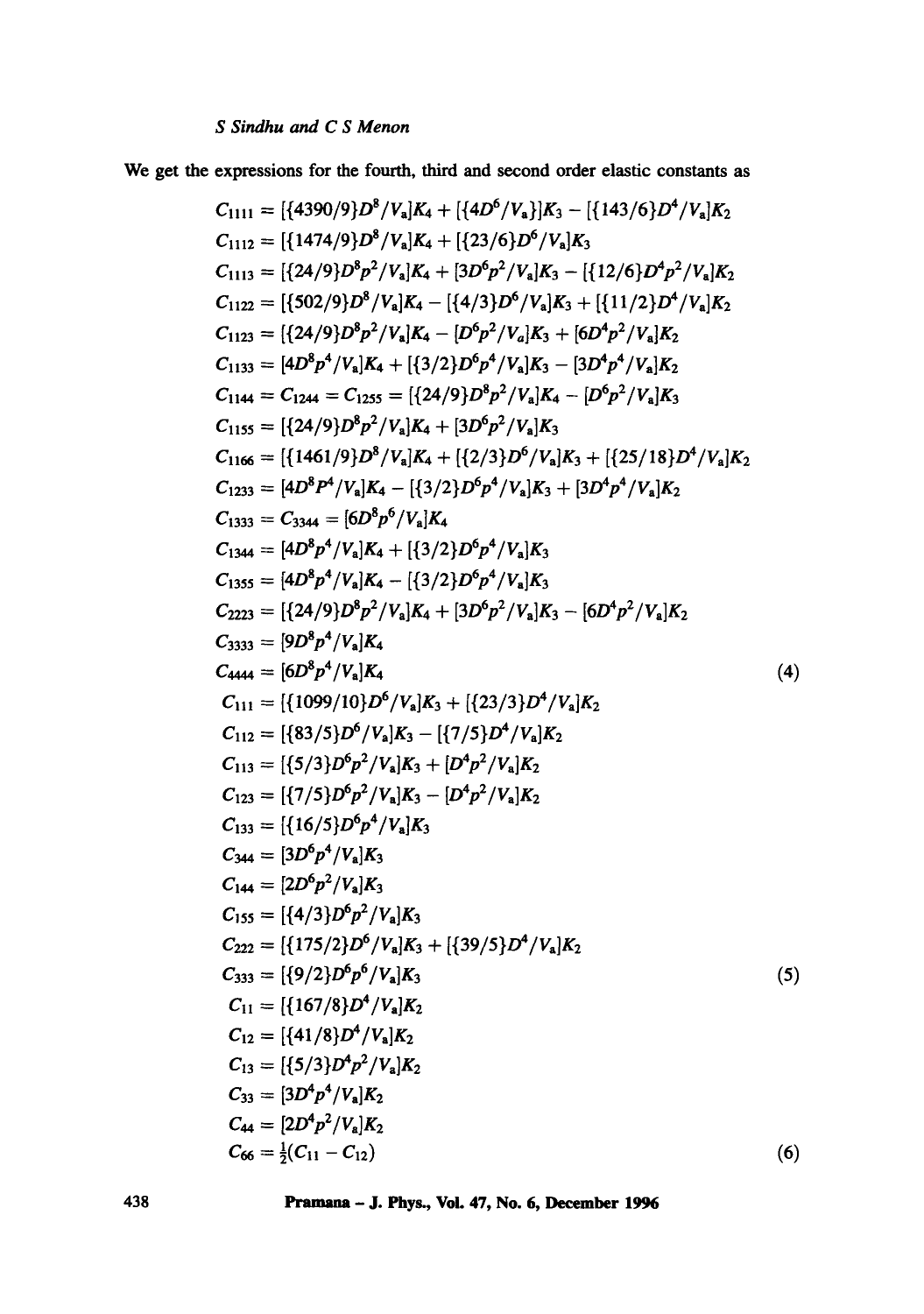where  $V_a = \sqrt{3/2}pD^3$  is the volume of the unit cell. These expressions are used to evaluate the fourth, third and second order elastic constants of gadolinium.

#### 2.2 *Low temperature thermal expansion of gadolinium*

Uniaxial crystals are characterized by two principal linear expansion coefficients  $\alpha_{\parallel}$ , parallel to the unique axis and  $\alpha_{\perp}$ , perpendicular to the unique axis. The behaviour of these expansion coefficients at low temperature is governed by two generalized Gruneisen parameters  $\gamma'_{j}(\theta, \phi)$  and  $\gamma''_{j}(\theta, \phi)$  defined as

$$
\gamma_j'(\theta,\phi) = -\frac{1}{v_j(\theta,\phi)} \frac{\partial v_j(\theta,\phi)}{\delta \varepsilon'},
$$
  

$$
\gamma_j''(\theta,\phi) = -\frac{1}{v_i(\theta,\phi)} \frac{\partial v_j(\theta,\phi)}{\delta \varepsilon''},
$$

where  $v_j(\theta, \phi)$  is the velocity of the elastic waves travelling in a direction  $(\theta, \phi)$ , j is the polarization index of the wave,  $\theta$  is the angle in the direction the wave propagation makes with the hexagonal axis,  $\phi$  is the azimuthal angle,  $\varepsilon'$  is a uniform areal strain perpendicular to the unique axis and  $\varepsilon''$  is a uniform longitudinal strain parallel to the



Figure 1A. Variation of generalized GP's  $\gamma'$  with  $\theta$  for azimuthal angle  $\phi = 15^\circ$  in gadolinium.

Pramana - J. Phys, Vol. 47, No. 6, December 1996 439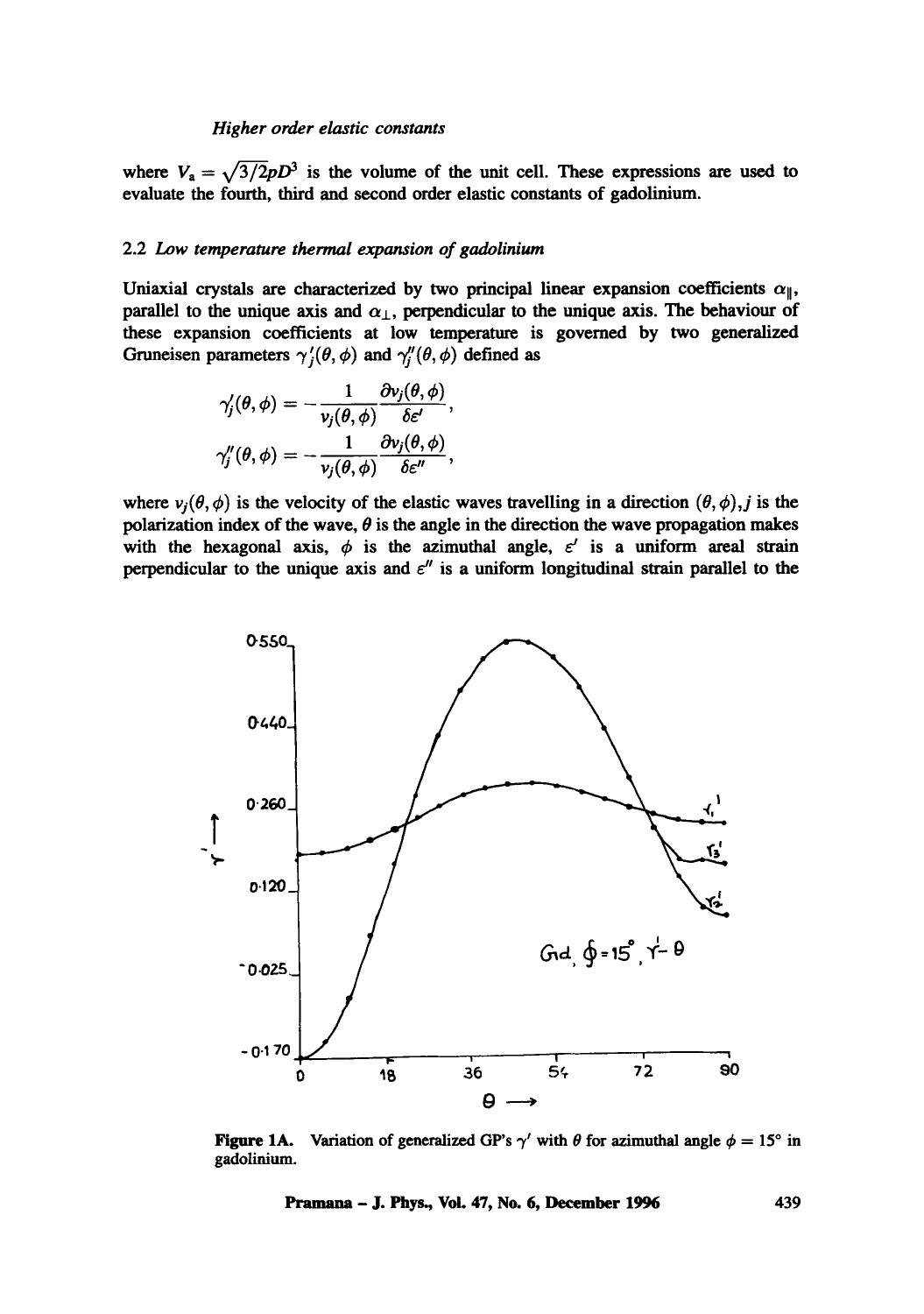*S Sindhu and C S Menon* 



**Figure 1B.** Variation of generalized GP's  $\gamma''$  with  $\theta$  for azimuthal angle  $\phi = 15^\circ$  in gadolinium.

unique axis. These generalized Gruneisen parameters can be calculated from the second and third order elastic constants of a solid as shown below by Ramji Rao and Srinivasan [8]. Using the second and third order elastic constants of gadolinium the elastic wave velocities  $v_j(\theta, \phi)$ , the generalized Gruneisen parameters  $\gamma'_j(\theta, \phi)$  and  $\gamma''_j(\theta, \phi)$ for different values of  $\theta$  and  $\phi$  at intervals of 5° for  $\theta$  and  $\phi$  ranging from 0 to 90° are calculated. The calculations were made on a computer using the programming language Fortran. The linear thermal expansion coefficient of an uniaxial crystal is given by

$$
V\alpha_{\parallel} = [2S_{13}\gamma'(T) + S_{33}\gamma''(T)]C_{\nu}(T),
$$
  
\n
$$
V\alpha_{\perp} = [(S_{11} + S_{12})\gamma'(T) + S_{13}\gamma''(T)]C_{\nu}(T).
$$
\n(7)

Here V is the molar volume,  $S_{ij}$  are the elastic compliance coefficients and  $C_{\nu}(T)$  is the molar specific heat at temperature T.  $\gamma'(T)$  and  $\gamma''(T)$  are the effective Gruneisen functions of all the normal modes of the crystal. At very low temperatures, the effective Gruneisen parameters are determined by the mode gammas of the elastic waves and  $\gamma'(T)$  and  $\gamma''(T)$  attain limiting values  $\gamma'_0$  and  $\gamma''_0$ . In terms of  $\nu_i(\theta,\phi)$ ,  $\gamma'_i(\theta,\phi)$  and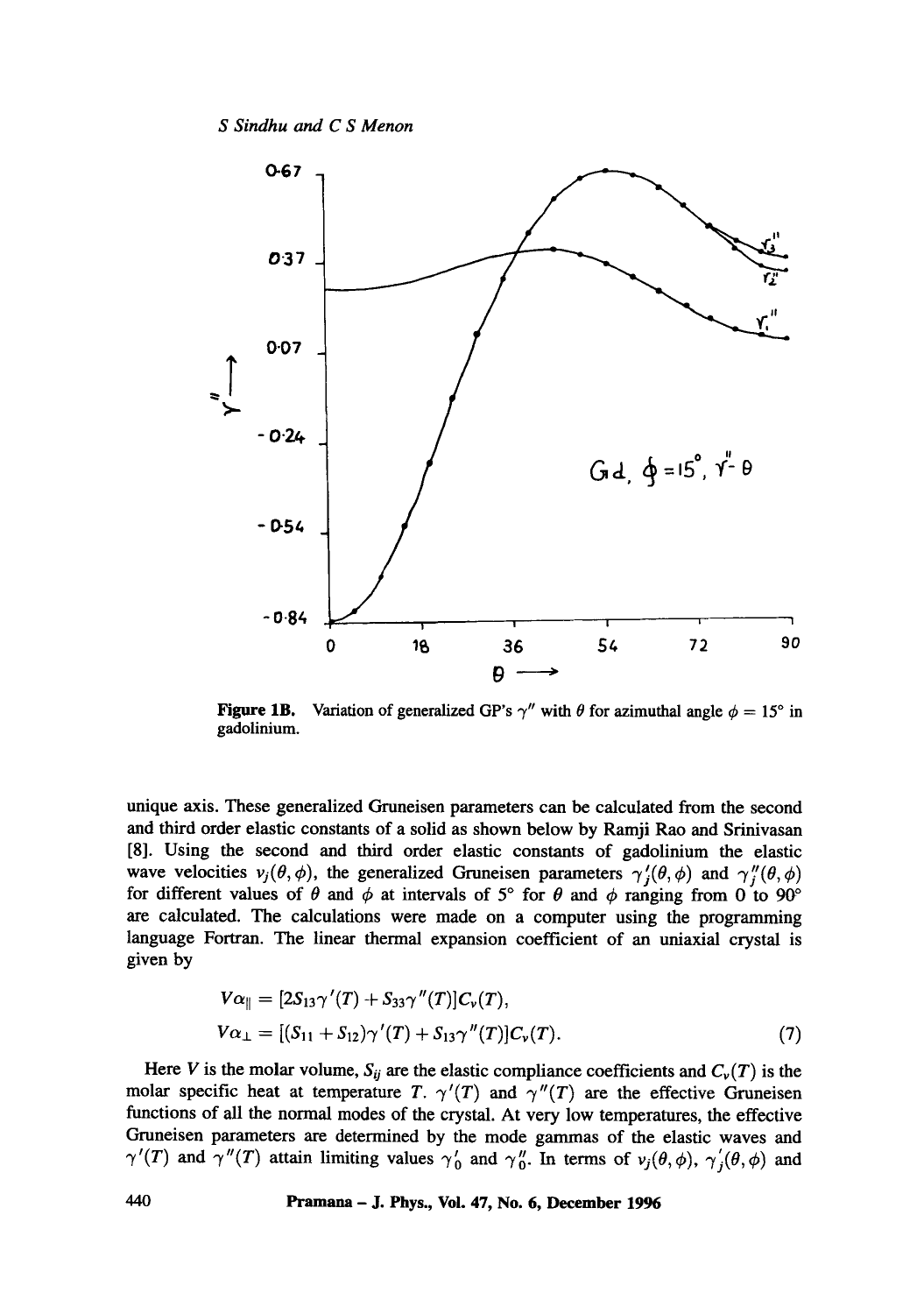*Higher order elastic constants* 



Figure 2A. gadolinium. Variation of generalized GP's  $\gamma'$  with  $\theta$  for azimuthal angle  $\phi = 75^\circ$  in

 $\gamma''_i(\theta, \phi)$ , these limits are defined by

$$
\gamma'_0 = \left[ \sum_{j=1}^3 \int v_j^{-3}(\theta, \phi) \gamma'_j(\theta, \phi) d\Omega \right] / \sum_{j=1}^3 \int v_j^{-3}(\theta, \phi) d\Omega,
$$
  

$$
\gamma''_0 = \left[ \sum_{j=1}^3 \int v_j^{-3}(\theta, \phi) \gamma''_j(\theta, \phi) d\Omega \right] / \sum_{j=1}^3 \int v_j^{-3}(\theta, \phi) d\Omega.
$$
 (8)

The integration is over the entire solid angle. We have obtained the values of  $\gamma'_0$  and  $\gamma''_0$ by numerical integration over the solid angle. The integral was evaluated by dividing  $\theta$ and  $\phi$  into intervals of 5° and the values were obtained.

Brugger and Fritz [9] have defined the functions

$$
\gamma_{\perp}^{\text{Br}} = V\alpha_{\perp}/C_{\nu}\chi_{\text{iso}},
$$
  

$$
\gamma_{\parallel}^{\text{Br}} = V\alpha_{\parallel}/C_{\nu}\chi_{\text{iso}},
$$

where  $\chi_{iso}$  is the isothermal compressibility. Combining (7) and (8) the low temperature limits of the Brugger gammas are given by

$$
\gamma_{\perp}^{\text{Br}}(0) = [(S_{11} + S_{12})\gamma'_{0} + S_{13}\gamma''_{0}]/\chi_{\text{iso}},
$$
  

$$
\gamma_{\parallel}^{\text{Br}}(0) = [2S_{13}\gamma'_{0} + S_{33}\gamma''_{0}]/\chi_{\text{iso}}.
$$

Pramana - J. Phys., Vol. 47, No. 6, December 1996 441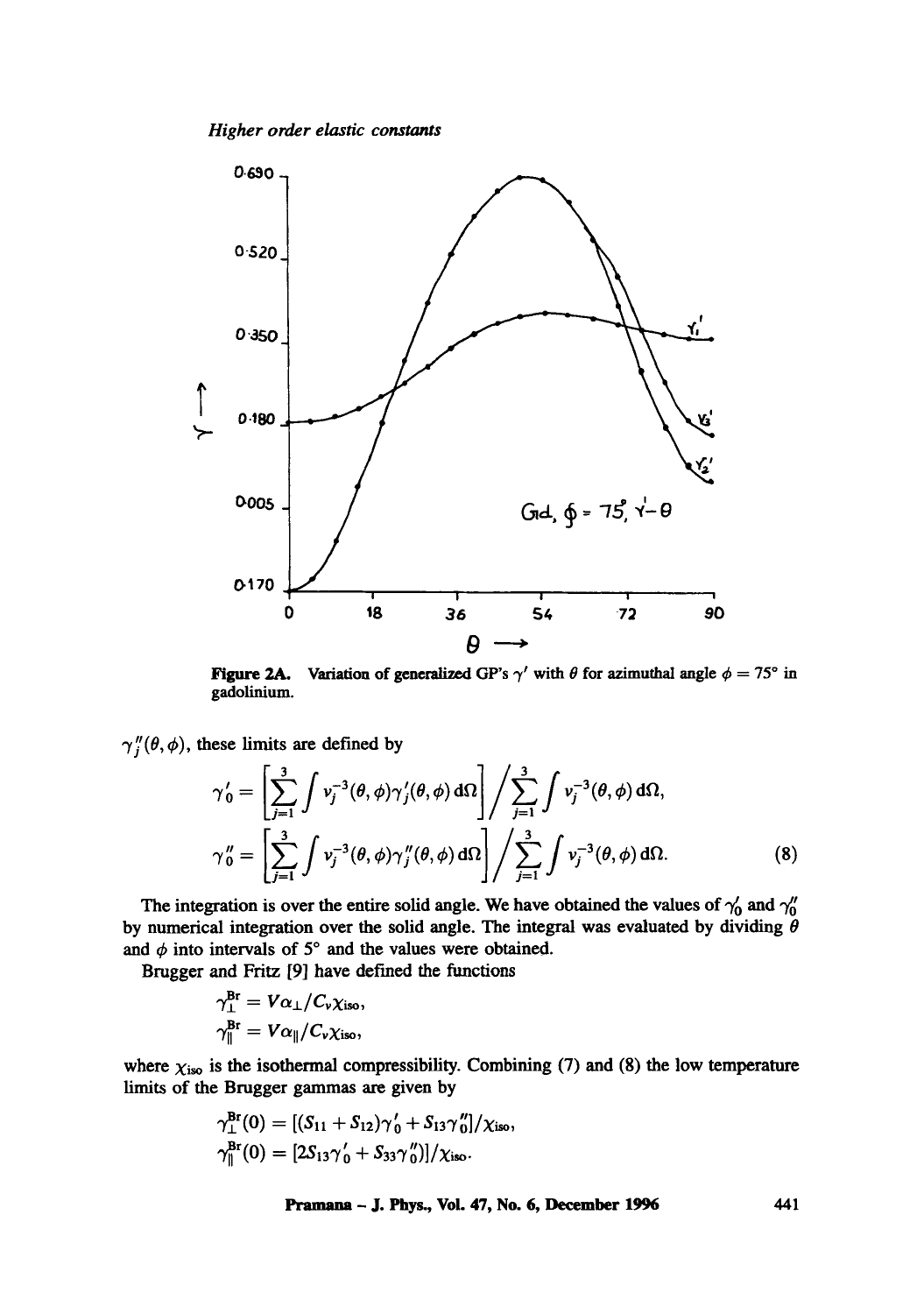*S Sindhu and C S Menon* 



Figure 2B. gadolinium. Variation of generalized GP's  $\gamma''$  with  $\theta$  for azimuthal angle  $\phi = 75^\circ$  in

Here  $S_{11}$ ,  $S_{33}$ ,  $S_{12}$  and  $S_{13}$  are given by

$$
S_{11} = \frac{C_{11}C_{33} - C_{13}^2}{(C_{12} - C_{11})2C_{13}^2 - C_{33}(C_{11} + C_{12})},
$$
  
\n
$$
S_{33} = \frac{C_{11} + C_{12}}{C_{33}(C_{11} + C_{12}) - 2C_{13}^2},
$$
  
\n
$$
S_{12} = \frac{C_{13}^2 - C_{12}C_{33}}{C_{13}},
$$
  
\n
$$
S_{13} = \frac{C_{13}}{2C_{13}^2 - C_{33}(C_{11} + C_{12})},
$$

and

$$
\chi_{\rm iso}=2[S_{11}+S_{12}+S_{13}]+2S_{13}+S_{33}.
$$

Using the values of  $\gamma_0$  and  $\gamma_0''$  we get  $\gamma_1^{pr}(0)$  and  $\gamma_1^{pr}(0)$ . Using these two values the low temperature limit  $\gamma_L$  of a hexagonal metal can be calculated using the formula

$$
\gamma_{\mathrm{L}}=2\gamma_{\mathrm{L}}^{\mathrm{Br}}(0)+\gamma_{\parallel}^{\mathrm{Br}}(0).
$$

442 Pramana - J. Phys., Vol. 47, No. 6, December 1996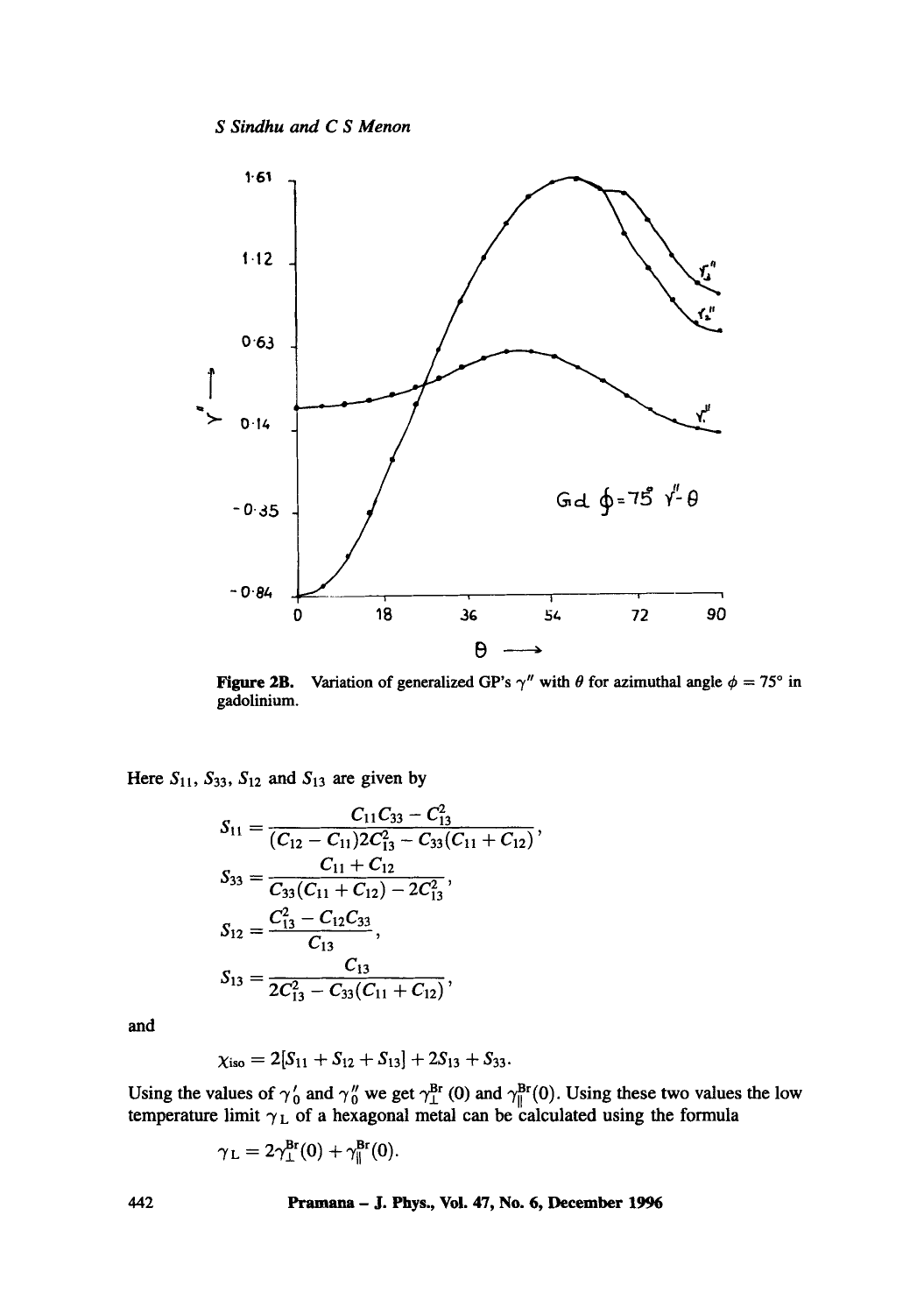| $C_{ij}$ | Calculated<br>values | Experimental<br>values | $dC_{ii}/dp$ | Calculated<br>values | Experimental<br>values |
|----------|----------------------|------------------------|--------------|----------------------|------------------------|
| $C_{11}$ | 7.22                 | 6.67                   | $dC_{11}/dp$ | $3-69$               | 3.018                  |
| $C_{12}$ | 1.77                 | 2.5                    | $dC_{12}/dp$ | 1.967                | 2.26                   |
| $C_{13}$ | 1.406                | 2.13                   | $dC_{13}/dp$ | 1.472                | -                      |
| $C_{33}$ | 6.68                 | 7.19                   | $dC_{33}/dp$ | 7.061                | 5.726                  |
| $C_{44}$ | 1.75                 | 2.07                   | $dC_{44}/dp$ | 1.708                | 0.185                  |
| $C_{66}$ | 2.769                | $2-08$                 | $dC_{66}/dp$ | 0.8912               | 0.377                  |

**Table 1.** Second order elastic constants in  $10^{10} N/m^2$  and first pressure derivative of gadolinium.

**Table** 2. Third order elastic constants of gadolinium **in**   $10^{10}$  N/m<sup>2</sup>.

| $C_{ijk}$ | Calculated values | Reported values |
|-----------|-------------------|-----------------|
| $C_{111}$ | $-50.25$          | $-50.3$         |
| $C_{112}$ | $-15.27$          | $-13.3$         |
| $C_{113}$ | $-1.15$           | $-0.4$          |
| $C_{133}$ | -9.92             | $-9.7$          |
| $C_{123}$ | $-4.73$           | $-6.3$          |
| $C_{344}$ | $-9.3$            | $-9.7$          |
| $C_{333}$ | $-74.72$          | $-76.2$         |
| $C_{222}$ | -63.79            | $-55.2$         |
| $C_{144}$ | $-3.85$           | $-3.9$          |
| $C_{155}$ | $-2.56$           | $-2.0$          |

## **3. Results and discussion**

Values of second order elastic constants  $C_{11}$  and  $C_{33}$  are used to evaluate the harmonic parameter *K2.* Third order elastic constants of Menon and Rao [6] are used to evaluate the anharmonic parameter  $K_3$ . These SOEC's and first pressure derivatives are given in table 1. These are compared with the experimental SOEC values [4] and first pressure derivatives [5]. The TOEC's are given in table 2. These values are compared with the other reported theoretical values of Menon and Rao [6]. The value of m and  $n$  [10,11], are so chosen to give a satisfactory agreement to the reported TOEC of gadolinium. The value of  $k_2$ , m and n are used to evaluate the anharmonic parameter  $k_4$ .

The calculated fourth order elastic constants of gadolinium are given in table 3.  $C_{1111}$ and  $C_{3333}$  have large magnitude. The large difference in magnitude of  $C_{1111}$  and  $C_{3333}$ indicates the higher order elastic anisotropy in the crystal. These higher order elastic constants are used to evaluate the second pressure derivatives of gadolinium. These values are given in table 4. The magnitude of  $C_{11}^2$  and  $C_{33}^2$  is quite large indicating that phase change would occur in this metal when subjected to high pressure. This is confirmed by the experimental evidence. The occurrence of phase change in gadolinium at 25 kbar from hexagonal to orthorhombic structure was reported by Robinson *et al* [12]. The value of Gruneisen coefficients  $\gamma'_0 = 0.258$  and  $\gamma''_0 = 0.641$  for gadolinium. The Brugger gammas are calculated as

$$
\gamma_{\perp}^{\text{Br}}(0) = 0.131, \quad \gamma_{\parallel}^{\text{Br}}(0) = -0.0069.
$$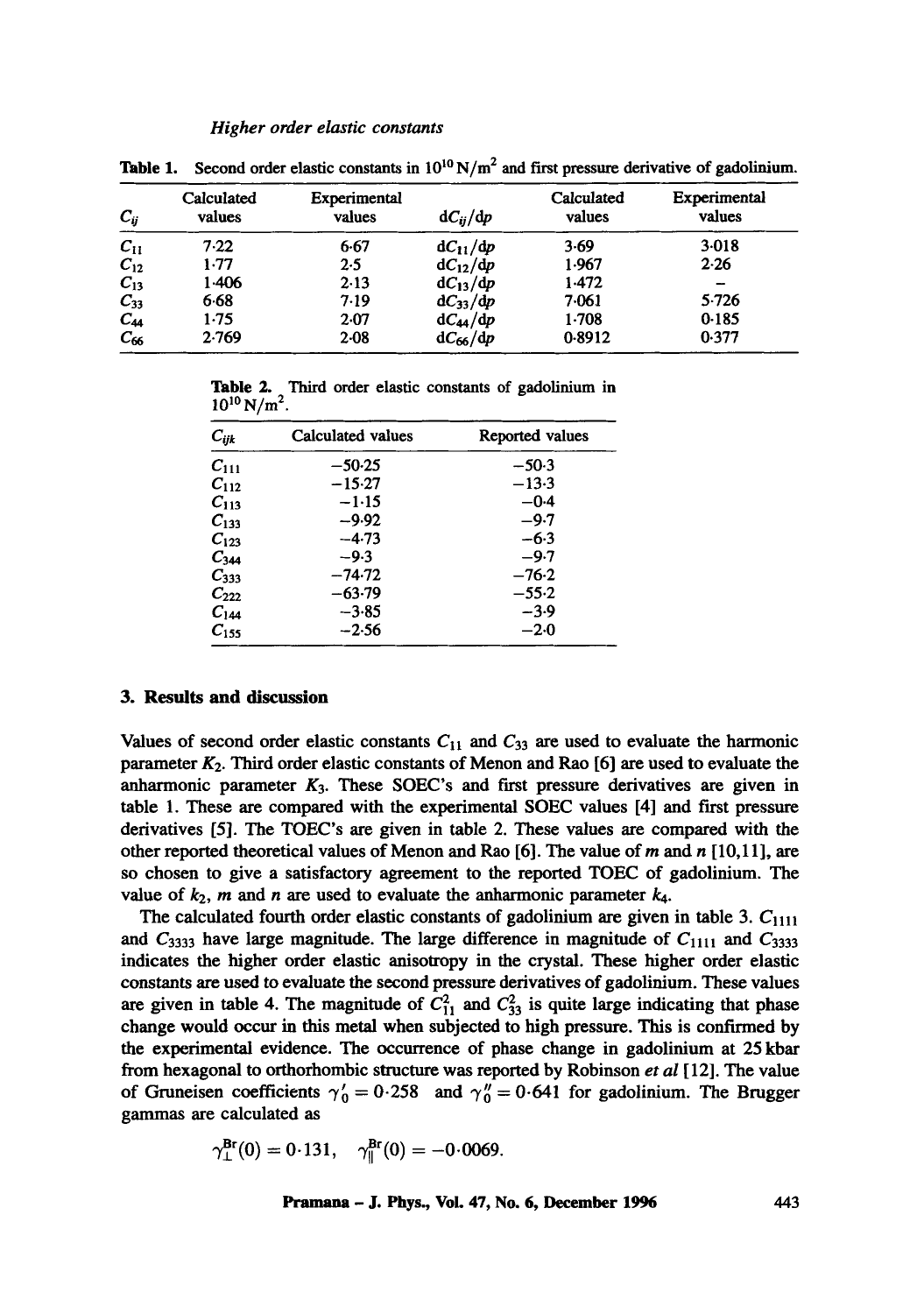|  | <b>Table 3.</b> Fourth order elastic con- |  |  |
|--|-------------------------------------------|--|--|
|  | stants of gadolinium in $10^{10}N/m^2$    |  |  |
|  | $(m = 5.74, m = 1.42).$                   |  |  |

| $C_{ijkl}$ | Calculated values |
|------------|-------------------|
| $C_{1111}$ | 287-189           |
| $C_{1112}$ | 102-99            |
| $C_{1113}$ | $-12.12$          |
| $C_{1122}$ | 37-053            |
| $C_{1123}$ | 11.302            |
| $C_{1133}$ | 1.735             |
| $C_{1144}$ | 6.046             |
| $C_{1155}$ | $-1.305$          |
| $C_{1166}$ | 99.322            |
| $C_{1233}$ | 29.555            |
| $C_{1244}$ | 6.046             |
| $C_{1255}$ | 6.046             |
| $C_{1333}$ | 59.33             |
| $C_{1344}$ | 22.92             |
| $C_{1355}$ | 8.36              |
| $C_{2223}$ | –6.901            |
| $C_{3333}$ | 224.99            |
| $C_{4444}$ | 23.46             |
| $C_{3344}$ | 59.33             |

Table 4, Second pressure derivatives of gadolinium in  $10^{10}$  m<sup>2</sup>/N.

| $d^2C_{ij}/dp^2$                     | Calculated values |  |
|--------------------------------------|-------------------|--|
| $d^2C_{11}/dp^2$                     | 0.7417            |  |
| $d^2C_{12}/dp^2$                     | 1.984             |  |
| $d^2C_{13}/dp^2$                     | 1.0604            |  |
| $d^2C_{33}/dp^2$                     | $-0.79$           |  |
|                                      | $-0.247$          |  |
| $d^2C_{44}/dp^2$<br>$d^2C_{66}/dp^2$ | $-0.6989$         |  |

Table 5. Low temperature limit of gadolinium.

|                                | Present calculation | Reported value [6] |  |  |
|--------------------------------|---------------------|--------------------|--|--|
| $\boldsymbol{\gamma}_\text{r}$ | 0.2547              | 0.383              |  |  |

The low temperature limit of the Gruneisen gamma is obtained as 0-2547. This is compared with the available reported value and is given in table 5.

The low temperature limit of the Gruneisen gamma is positive and so we expect the volume expansion to be positive down to 0K for this crystal. The variation of  $\gamma$  with  $\theta$  for different value of  $\phi$  is shown. The anisotropy in all the graphs of  $\gamma$  vs  $\theta$  accounts for the pronounced anharmonicity of the solid in certain specific directions. The average Gruneisen function  $\gamma_1^{\text{Bf}}$  and  $\gamma_1^{\text{Bf}}$  are 0.131 and  $-0.0069$  which suggests that the anisotropy in thermal expansion along the c-axis is more pronounced than that along the ab plane.